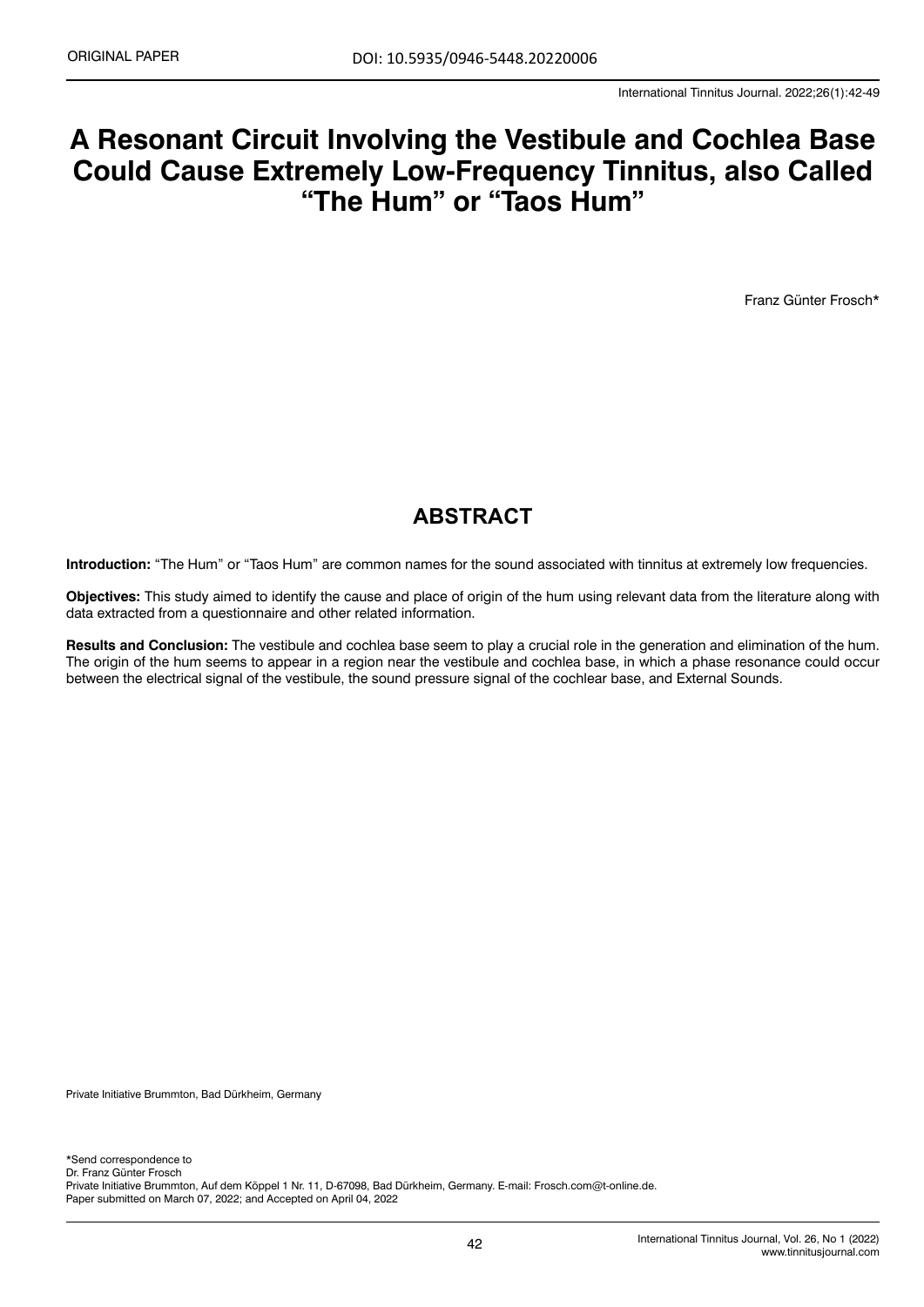#### **INTRODUCTION**

A rare extreme low-frequency tinnitus, called hum, has been found to be perceived like an External Sound (ES) or a mixture of ESs at extremely low frequencies ranging from 30 Hz to 80 Hz, sometimes at fluctuating volumes. Furthermore, the kinds of subjective hearing have been found to greatly vary among hum-affected subjects. Characteristically, people affected by hum often claim it originates from an external source. Therefore, the hum is often named after the locations from which increased nuisance from an alleged low-frequency noise is reported, e.g., "Taos Hum"1 .

Hum reportedly not only interacts with ESs as beats and/ or by getting masked, but it also may get influenced by rotational forces, changes in body position, and moving long distances, such as with air travel<sup> $2-5$ </sup>.

It is important to know how and where beats are processed in the ears since beat-interactions between an ES and hum are used to determine the frequency and loudness of the hum<sup>3</sup>.

The term 'Acoustic Beat' (AB) has been classically used to describe the interference between two ESs of slightly different frequencies, perceived as periodic variations in their volumes at a rate corresponding to the difference between the two frequencies. Our knowledge of the phenomenon of ABs has grown significantly in the field of musical harmony. ABs were already known to early musicians<sup>6</sup>.

Synchronous ABs are considered to be at the same Beat Frequency (BF). When two simultaneously presented ABs are synchronous, they are called Double Beats (DBs), and their phase relations are constant and can be determined. They are in-phase when the ABs have the same rhythm and anti-phase when they sound in the opposite direction. Phase relations in between are also possible. In-phase DBs can be psychoacoustically differentiated from anti-phase DBs. Therefore, if the AB relationship of two synchronous in-phase ABs is inverted abruptly by 180°, a psychoacoustic change in the phase relationship can be easily perceived. The abrupt change is impressively audible when very low BFs below 0.05 Hz are used at volumes where the low volume period of the AB is not audible. A 180° phase change of one of the ABs changes an audible AB into a non-audible AB and vice versa. In addition to a short click as an indicator of the phase switch and volume change of the AB, no other changes can be observed. As two ESs of approximately similar frequencies have been found to not increase or decrease in loudness when the phase of one ES is reversed, it appears that the basilar membrane is not sharply tuned but a critically damped element. If sharply tuned, there should have been a temporary increase in loudness in the non-inversed ES<sup>7</sup>.

The auditory system uses frequency-limited critical bands to process its input in the frequency domain. Two

simultaneously presented neighboring ESs can be heard as beating sounds and can only be heard separately if they are located in different critical bands. Two invariant filter attributes, a logarithmic relationship between the filter bandwidth and center frequency and a level-independent bandwidth, are essential. As the filter bandwidths of the cochlea and peripheral neurons are level-dependent and vary over a wide range, the required invariances of the critical band filter are assumed to be derived more centrally through processing mechanisms. The laminar organization of collicular neurons may be essential for the generation of critical bands and the perception of periodicity pitch and sound localization. The mechanisms underlying the generation of the corresponding physiological bandpass filters are unknown<sup>8</sup>.

Outer Hair Cells (OHCs) exhibit several properties. Thus, Cochlear Microphonic Potentials (CMs) are generated at the apical ends of OHCs and follow the waveform of acoustic input<sup>9</sup>. Phases between the stapes and microphone are strongly frequency-dependent and seem to be the main source of group delay. The phase is approximately flat between the stapes and CMs from the round window, indicating negligible group delay. Although a significant group delay has been observed at low frequencies, the delay did not change at different frequencies, which is inconsistent with the frequencydependent phase delay of the cochlear traveling wave. The group delay of the microphonic potential recorded at the round window may not reflect the propagation delay of traveling waves within the cochlea under physiological conditions<sup>10</sup>.

A major problem is how pitch is extracted from acoustic waveforms and represented in the auditory system. Place and timing theories have been debated for over a century but remain controversial<sup>11</sup>.

The essential functions of the inner ear, previously attributed to traveling wave-induced Basilar Membrane (BM) mechanics, are increasingly being challenged. Two mutually exclusive schools of thought for cochlear tuning along the BM, OHCs, Inner Hair Cells (IHCs), and Auditory Nerve Fibers (ANFs) are competing. The traditional "BM-first" hypothesis follows Bekesy and states that the acoustic activation sequence at the hearing threshold in the inner ear is BM-OHC-BM-IHC-ANF. Second, the "OHC-First" hypothesis assumes that it is OHC-IHC-ANF, with the concurrent OHC-BM branch being an epiphenomenon. Only the "OHC-First" hypothesis of cochlear activation is compatible with the findings of a meta-analysis. The results indicated that dual tuning, when the BM and organ of Corti are tuned separately, is consistent with the concept of overload protection of the organ of Corti sensitivity as the genuine function of BM tuning<sup>12</sup>.

Most scholars still consider the inner ear functions of the vestibular system, which is responsible for equilibrium only, to be separate from the cochlea, which is responsible for hearing.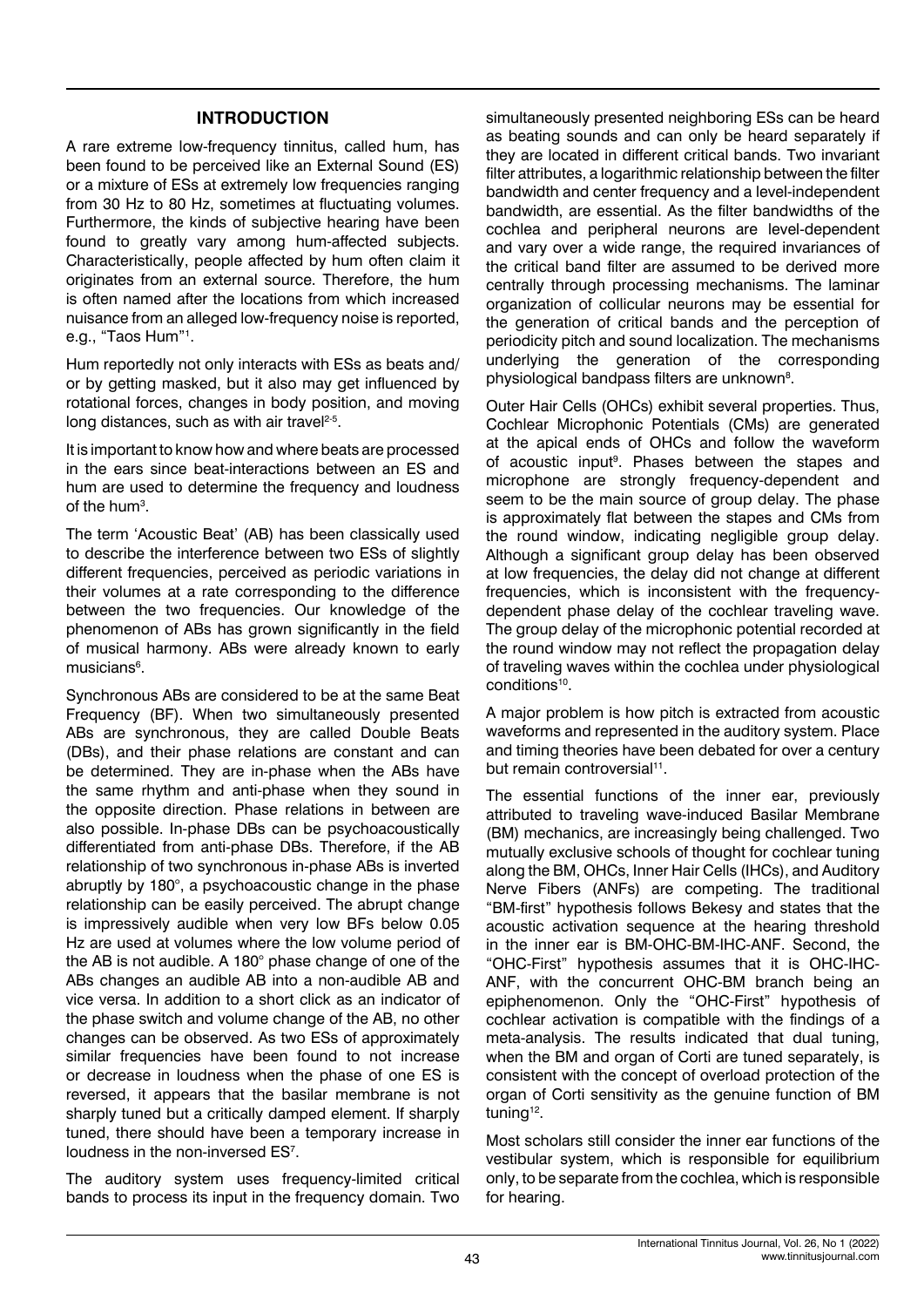However, Vestibular Hair Cells (VHCs) are sensitive to body movements and ESs. Acoustically responsive irregularly discharging vestibular afferents innervate the saccule and are presumed to activate reflexes on the neck muscles (sternocleidomastoid), periocular, and middle ear muscles<sup>13</sup>.

The extensive mutual influence between the cochlea and the three semicircular canals was described as early as 1953. The sound-induced pressure change of the cochlear fluids close to the oval window is in-phase with the velocity of the displacement of the cupula, stapes, and BM. Because displacement of the BM is accompanied by a gliding motion of the tectorial membrane relative to the organ of Corti, the microphonics are in-phase with the displacement of the tectorial membrane (of the base). This appears to be a general relationship for all labyrinth organs<sup>14</sup>.

Here, we will examine the reported features of hum and ascertain whether comparable phenomena are described in the literature to gain better insight into the conceivable location and possible causes or circumstances for the formation of hum. The features of hum were assessed using data extracted from a questionnaire<sup>2</sup>, previous case studies<sup>3-5</sup>, data sourced from the literature and additional measurements. The probable origin and action areas of hum are discussed. Moreover, as many hum sufferers have reported that their hum disappears during head movements, we also included the vestibular system in our study.

#### **METHODS**

The principles of the methods used have already been reported in a previous study<sup>3</sup> in the chapters "Investigations on Hum," "Sound Generation," and "Sound Interactions." The unreported parts of the methods used are described below.

Interactive hum has been reported to interact with ESs to form beats, have a time lag of two to three days until it reappears after long distance air travel, and stops during horizontal head rotation. The rare simultaneous occurrence of all three phenomena has been found to be present in only 7% of hum-affected people<sup>4</sup>. All other humaffected people tend to present typical characteristics and progression, as described in fora. All supplementary measurements were performed by the author on his own hum.

Stimuli were produced using digital Test Tone Generator (TTG) software on a notebook. Each TTG consists of one left and one right channel to install two separate sound signals in the notebook. The phase of the left channel in the TTG can be shifted relative to the right channel by up to 360°. Several TTGs can be installed simultaneously in notebooks.

**Volume Dependence of Variances of BFs in ABs:** The best beat of an AB generally consists of two neighboring primary tones of equal volumes. The best beats of our

test were generated with one primary of 1024 Hz and one at 1027 Hz, at test volumes of 11, 32, 51, and 71 dB SPL. For each test, 100 consecutive ABs were stopped with a calibrated customary electronic time clock, and calculated according to the usual methods**.** Ten measures were taken for each of the four test volumes in a randomly alternating sequence, and the obtained variances were statistically tested to determine whether higher beat volumes lead to significantly higher variances using a one-sided F-test and pairwise comparison of the variances of all six combinations of the four tests. An F-value <3.18 indicated no significant difference between the tested pairs of ABs at the 5% level of error.

**Perceiving In-Phase DBs:** In the DB experiment, we used two TTGs running simultaneously in a notebook. The two primary tones of the first AB signal were each generated in one of the left channels of the two TTGs to achieve a BF of 3.5 Hz at a well-perceptible best beat in the left channel of the notebook, which was connected to channel one of the oscilloscope. The two primary tones of the second beat signal were each generated in one of the right channels of the two TTGs at a well-perceptible best beat, but at a BF of 3.6 Hz in the right channel of the notebook, which was connected to channel two of the oscilloscope.

Channels 1 and 2 of the oscilloscope were merged into the right channel of the headphones to perceive the two single ABs as one DB in the right ear. The run/stop button of the oscilloscope was set to run for several cycles while listening to the evenly shifting phase relation of the two ABs to obtain a clear impression of the perceived beat shifts while the screen was covered and was set to stop by pressing the stop button when the subject perceived an in-phase rhythm of the DB. Ten measurements were made for each setting. Using the cursor of the oscilloscope, the phase difference between the first and second AB (PD<sub>1-2</sub>) was measured in ms and tested for normal distribution using the Anderson-Darling test. Then, the significance of a deviation from the in-phase situation was assessed using the Student's t-test to compare the two mean values of the paired samples. Only normally distributed samples were included in the t-tests. A t-value >2.262 indicated a significant phase difference between the two ABs measured on the oscilloscope when perceived as inphase DB at the 5% level of error.

**Hearing Thresholds (HTs) before and during the Valsalva Maneuver:** The HTs were measured in the usual manner before and during the Valsalva maneuver. The subjects performed the Valsalva maneuver by moderately forceful attempted exhalation against a closed airway by closing their mouth and pinching their nose shut while expelling air as if blowing up a balloon.

# **RESULTS**

**Volume Dependence of Variances of BFs in ABs:**  The best beats of 3 Hz were measured at four different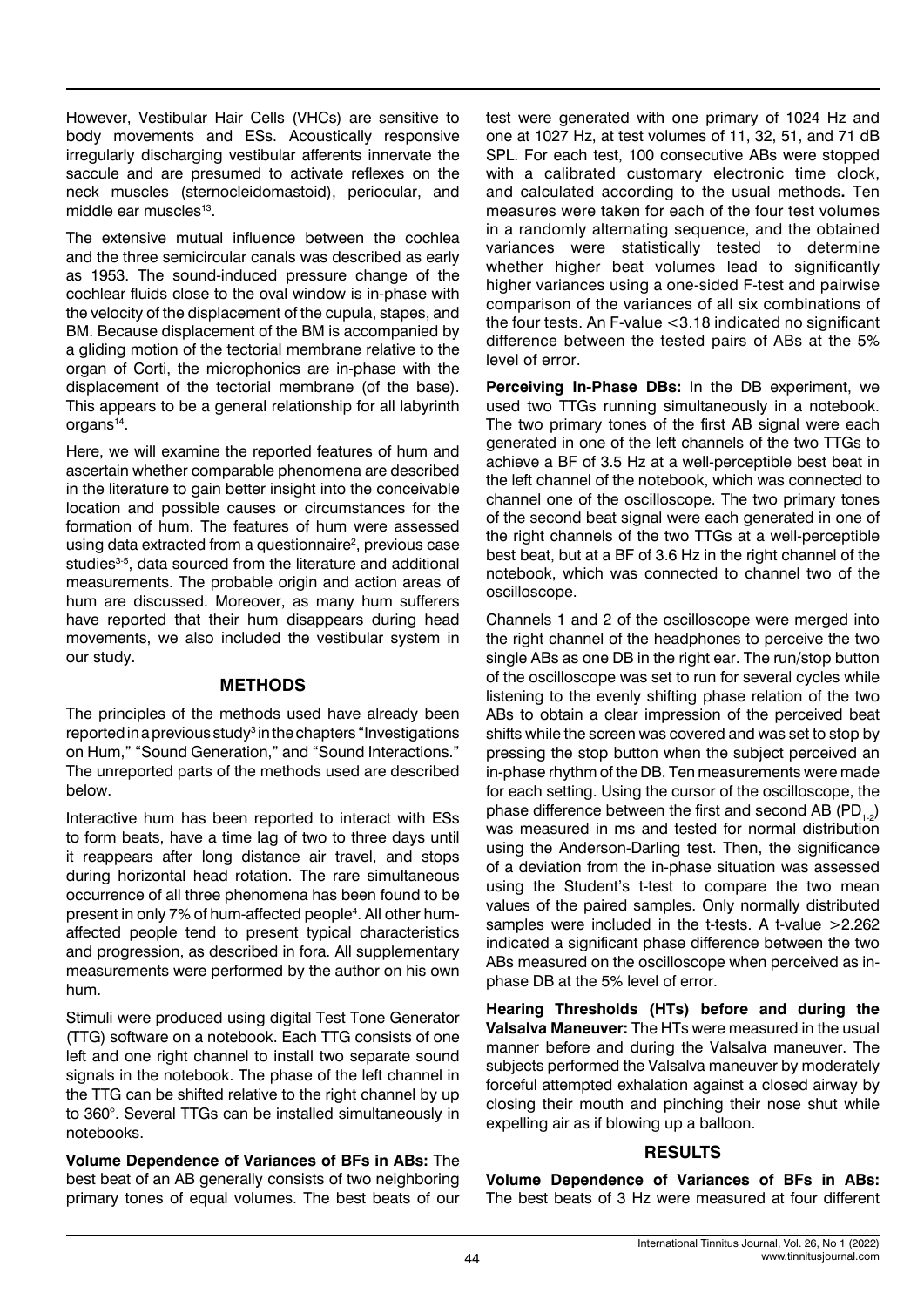volumes, from small to high volume beat impressions. The results are in Table 1, which shows that ABs at higher volumes do not vary significantly more than those at lower volumes.

**Perceiving In-Phase D**B**s:** At the used difference of 0.1 Hz of the BFs, the two ABs that generated the DB were only almost synchronous, because their phase relation slowly shifted uniformly. The chosen setup allowed an objective, reproducible measurement of different Mean Frequency (MF) combinations. The measured phase difference between the first and second AB  $(PD_{1,2})$  did not differ significantly from being perceived in-phase except for at a MF $_{1}$  of 68 Hz (Table 2).

**HTs Before and during the Valsalva maneuver:** HTs were measured before and during the Valsalva maneuver in dB SPL at 200 Hz and at the actual hum frequency of 67 Hz. The HTs deteriorated during the maneuver by 14 dB, during which the perception of the hum did not change.

**Behavior of Hum during Purposeful Head Movements:**  About 36% of hum-affected people perceive a motionsensitive hum that stops during purposeful head movements (yes/no=  $62/109$ ), which differs from Frosch<sup>5</sup> due to an error in their Table 2.

A supplementary detailed evaluation of the responses to the original questionnaire<sup>2</sup>, where it was asked whether the hum changed because of head movements like rotation (1), nodding (2) or posture changes  $(3)^5$  revealed that a motion-sensitive hum was reported to stop in 52%, 8%, and 13% during horizontal head rotation, nodding, and body position changes, respectively, along with several other body changes. These motions all relate to changes in head position that affect the vestibular system.

The mean resting discharge rates of the vestibular neurons are in the frequency range of the hum. Rapid head shaking alternately brings them above and below of this range<sup>15</sup>, which may cause the hum oscillation to stop<sup>3</sup>.

Such manipulation may be consistent with a reported activation/elimination of tinnitus with certain head movements, which was accompanied by a concomitant 20 dB worsening of the HT after body position changes<sup>16</sup>.

**Long Term Behavior of the Dip and Hum Frequency (HF):** It is known that hum interacts with ESs, making it challenging to correctly measure HTs and determine a dip in the HT during a present hum. When hum is absent, a dip in the HT at the HF can be easily measured (Figure 1 and Table 3).

**Table 1:** Volume dependence of variances of BFs in ABs. Four sets of best beats with ABs of 3 Hz were generated by the interaction of two neighboring primary ESs of 1024.0 Hz and 1027.0 Hz at volumes of 11, 32, 51, and 71 dB SPL by each primary pair which ranged from small to high volume beat-impression. The results were statistically tested for equality using the one-sided F-test by pairwise comparisons of the variances obtained.

| Test                                                             |           |               | 3             |           |  |  |  |
|------------------------------------------------------------------|-----------|---------------|---------------|-----------|--|--|--|
| volume                                                           | 11dB SPL  | 32 dB SPL     | 51 dB SPL     | 71 dB SPL |  |  |  |
| mean                                                             | 2.999 Hz  | 2.997 Hz      | 2.997 Hz      | 2.996 Hz  |  |  |  |
| std.dev                                                          | 0.0032 Hz | O.0049 Hz     | 0.0036 Hz     | 0.0033 Hz |  |  |  |
| measures                                                         | 10        | 10            | 10            | 10        |  |  |  |
| No significant differences of pairwise comparions if Fx/y < 3.18 |           |               |               |           |  |  |  |
| $F1/2=0.42$                                                      |           | $F1/3 = 0.79$ | $F1/4 = 0.93$ |           |  |  |  |
| $F2/4 = 2.19$                                                    |           | $F2/3 = 1.86$ | $F3/4 = 1.18$ |           |  |  |  |

**Table 2:** Phases of in-phase perceived DBs. Measures were performed in the right ear at the actual hum frequency of 65 Hz. The first AB consisted of two primaries forming MF<sub>1</sub> in Hz, of equal volumes (dB<sub>1</sub>) in dB SPL, with a BF<sub>1</sub> of 3.5 Hz. The second AB consisted of two primaries at MF<sub>2</sub>, equal volumes (dB<sub>2</sub>) in dB SPL, but with a BF<sub>2</sub> of 3.6 Hz. The MF<sub>1</sub> of 68 Hz results from primaries of 66.25 Hz and 69.75 Hz. The phase difference between the first and second AB (PD<sub>1-2</sub>) was measured in ms and tested for significance. A t-value >2.262 indicates a significant phase difference measured between the two in-phase perceived ABs forming the DB.

| MF.  | dB | MF <sub>2</sub> | dB <sub>2</sub> | $PD_{1.2}$     | t-value |
|------|----|-----------------|-----------------|----------------|---------|
| 68   | 59 | 177             | 46              | 18             | 1.6     |
| 68   | 54 | 177             | 46              | 123            | 10.1    |
| 68   | 44 | 2177            | 34              | 98             | 12.8    |
| 254  | 29 | 1034            | 35              | $-5$           | 0.6     |
| 326  | 39 | 2177            | 34              | $-1$           | 0.1     |
| 1502 | 29 | 4502            | 46              | $-1$           | 0.1     |
| 1502 | 32 | 6502            | 46              | -9             | 1.1     |
| 3080 | 39 | 2175            | 40              | 4              | 0.4     |
| 3175 | 39 | 4175            | 40              | 4              | 0.5     |
| 3175 | 39 | 6175            | 46              | $\overline{7}$ | 1.8     |
| 3175 | 45 | 4175            | 46              | 2              | 0.3     |
| 3175 | 31 | 4175            | 45              | $-1$           | 0.1     |
| 3175 | 45 | 7175            | 51              | -8             | 1.0     |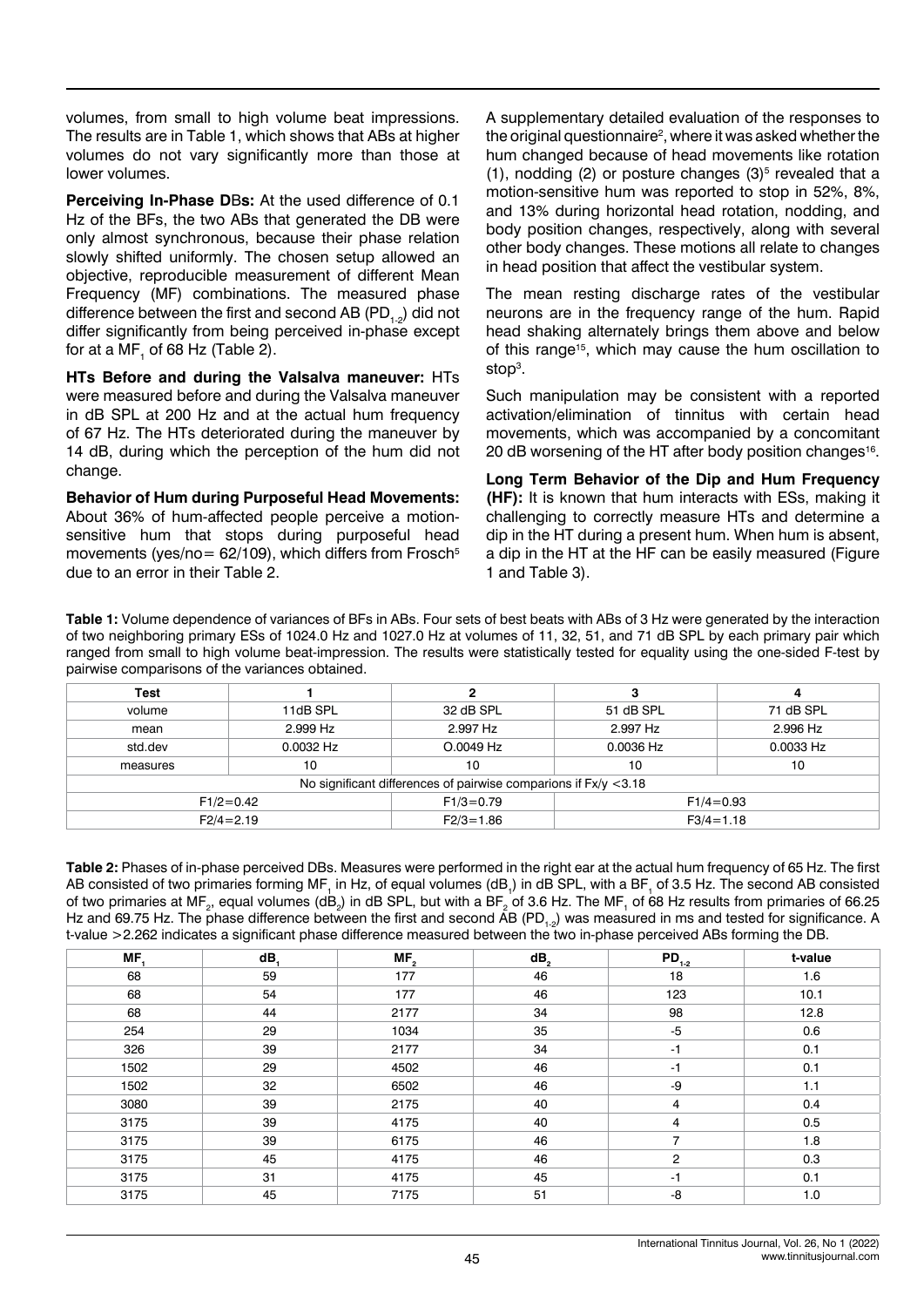Table 3: HT measurements at Hum Frequencies (HFs) and Dip Frequencies (DFs) and the Quality Factors (Q10dB) factors Q<sub>10dB</sub> were graphically determined from the individual curves in Figure 1. HFs and perceived Hum Volumes (HVs) were determined according to previously described methods $^3$  shortly before and after the cause for the hum to disappear. The determination of Q<sub>10dB</sub> during ASA consumption on day 3183 was not possible because the ambient threshold did not deteriorate by at least 10 dB.

| Day  | HFs in Hz | HVs in dB SPL | DFs in Hz | $\mathbf{w}_{10dB}$      | Cause      |
|------|-----------|---------------|-----------|--------------------------|------------|
|      | 69        | 40            | 69        | 10                       | air trip   |
| 1904 | 68        | 40            | 68        | 19                       | ogging     |
| 3183 | 66        | 37            | 66        | $\overline{\phantom{0}}$ | <b>ASA</b> |
| 3794 | 67        | 43            | 67        | 16                       | air trip   |



Figure 1: Minimum HTs of the dip and its Quality Factor Q<sub>10dB</sub> were determined in the right ear of the subject over more than ten years when the hum was absent for a short duration after air travel, jogging, or daily Acetylsalicylic Acid (ASA) dosage of 2.4 g<sup>3</sup>. HFs were measured immediately before the hum disappeared and after the hum reappeared. Dip frequency (DF) is the lowest point of the HTs around the dip during an absent hum. Day one data were taken from "Figure 1: HL right ear" of Frosch $^3$ .



**Figure 2:** HT measurement on day 3775 immediately before leaving for an overseas air trip during audible hum and on day 3794 immediately after returning from this overseas trip during a two-day period when no hum was audible. On day 3775, a hum of 67 Hz and 43 dB SPL was measured. Day 3794 data are also presented in Figure 1 and Table 3.

**HTs during a Present and Absent Hum:** The HTs of an ES around the HF during one consecutive period with and with no hum are presented in Figure 2. The HTs were significantly lower with hum than with no hum

when measured approximately 2 Hz above and below the HF, indicating better HTs in the presence of hum. When the hum was inaudible, a slight beat could still be felt at the HT of the ES, indicating that hum oscillation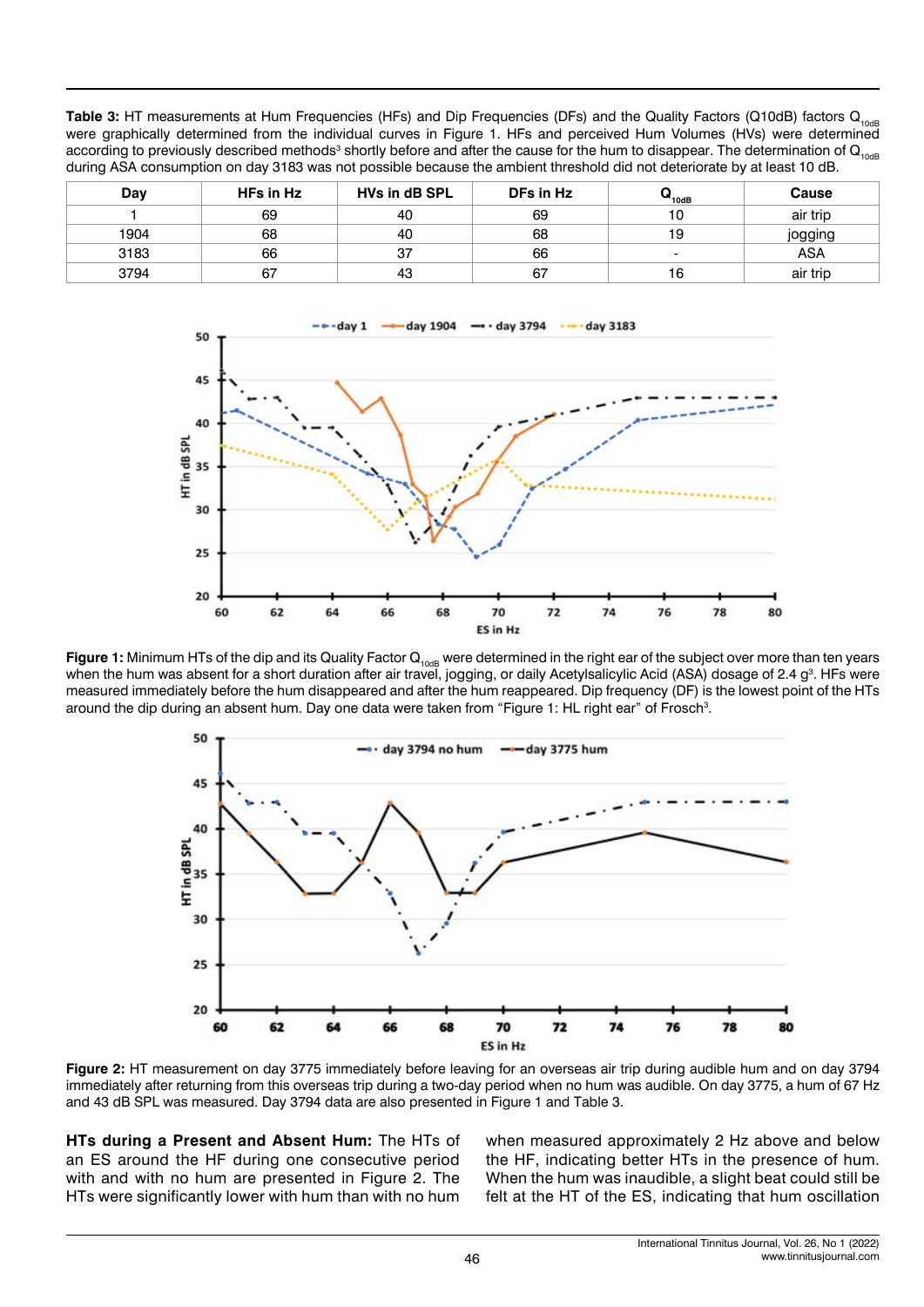or external noise at a much lower level was still present.

### **DISCUSSION**

**Speech Analysis in the Ear: Kellaway<sup>7</sup> stated that the** BM is not sharply tuned but a critically damped element that remains unnoticed for a long time

It has also been proven that oscillations of the BM induced by the traveling wave run into saturation at medium ES levels above 40 dB SPL, where they can no longer distinguish small frequency differences. Fiber tuning curves near formant peaks broaden, and activity spreads to fibers between the peaks, limiting the dynamic range of all fibers. This is evidence that the neuronal activities at the Characteristic Frequency (CF) do not analyze speech because it is known that speech can be understood without problems even at very high volumes<sup>17</sup>.

**Volume Dependence of the Variances of BFs in ABs:**  We assessed whether the ABs were subject to reduced signal accuracies when their volumes increased by statistically comparing the resultant standard deviations of the stopped ABs. The results of all six pairwise comparisons of the four tests in Table 1 have F-values far below the critical table F-value of 3.18, above which it would indicate a significant difference. Therefore identical signal accuracies for all volumes at the 5% level of error are evident, indicating that higher sound volumes of ABs do not influence the accuracy of rhythm detection.

The evidence that the neuronal activities at the CF do not analyze speech must therefore also be applied to ABs because the high accuracy of measured ABs is independent of volume. ABs are not managed at the CF but in a different area

**Perceiving In-Phase DBs:** The rhythm of two simultaneously presented synchronous best beats of ABs, called Double Beats (DBs) is an instrument for detecting influences on the phase of an AB by creating a reference point for its phase with the second AB of the DB.

Table 2 shows that in-phase perceived DBs were generally measured in-phase at the oscilloscope in parallel to the used headphone over the entire frequency range unless hum was in the interacting area of one of the two ABs. Hum disturbs the in-phase harmony of the perception of DBs, resulting in a phase shift of the AB that is neighboring the hum relative to the second AB.

Hum and one or both of the primaries of an AB affected by hum must have been in the same interaction space; otherwise, the in-phase relationships of the DB would not have been affected.

If we keep in mind the not existing volume dependence of variances of BFs in an AB and the resultant conclusion that ABs are not managed at the CF, it is a logical conclusion that DBs, including their phase relations and interactions with hum, are also not managed at the CF of the primaries in question, but in a different area. This is an area where hum is also active. The ability of an ES to interact with hum, producing beats, periodic pulling and entrainment<sup>3</sup> may cause the phase shift of a DB.

The first three rows of results in Table 2 at  $\textsf{MF}_{1}$ =68 Hz can be explained by the mutual interference between the current hum of 65 Hz and the one primary tone in the immediate vicinity of the hum, shifting the phase of the primary and thus the entire AB in question. Lower intensities of the primary become stronger influenced by hum, resulting in an increase of the out of in-phase situation of the DB.

It follows that the BM oscillations induced by traveling wave motion cannot be responsible for the measured accurate phase transport required for correct perception of DBs, that the sites of DB generation and hum generation are identical, and that DBs are not processed in the CF but in another area that can rapidly and accurately transmit small signal differences to the brain and in which phase is important.

**Hum during Purposeful Head Movements:** Hum disappears during purposeful head movements and interacts with ESs<sup>3-5</sup>, suggesting that vestibule and cochlea are involved in the generation of hum. Because of the expected strong secondary line-signal mixing and damping of the generated Vestibular Microphonics (VMs) and CMs, the signals are expected to interact only in a spatially limited area encompassing the vestibule and cochlear base, which we refer to as the Vestibule-Cochlea Interaction Area (VCIA).

The origin of hum is most likely in the VCIA, since it can be assumed that the vestibule, as part of the VCIA, is sensitive to head rotation and may generate the in-phase harmony of DBs, since harmony is disturbed by hum.

Since the hum affects the phases of the DBs, it can be concluded that DBs also originate in the VCIA, as do the ABs and speech analysis. Consequently, it can be concluded that the area where ABs and DBs are managed, where speech analysis begins, and where the hum interacts with sounds is the VCIA.

**Long term behavior of dip and HF: Figure 1 and Table 3** show that the long term frequency changes of the dip and hum coincide perfectly. The hum of this type depends on the presence of a dip and not vice versa. This conclusion is inferred from the fact that a dip was still present during an absent hum in Figure 1.

This dependence was also observed for the simultaneous presence of Spontaneous Otoacoustic Emissions (SOAEs) and dips. The frequencies of dips coincided almost perfectly with the corresponding SOAEs. SOAEs without exception are located in dips. However, dips do not necessarily contain SOAEs. Therefore, SOAEs are dependent on the presence of a dip and not vice versa<sup>18</sup>.

**Frequency/Threshold Response at the Dip:** The frequency threshold curves of single ANFs, expressed as  $Q<sub>10dB</sub>$ , were found to range from 1 to 4 for fibers with CFs below 2 kHz and from 3 to 15 with CFs near 10 kHz<sup>19</sup>.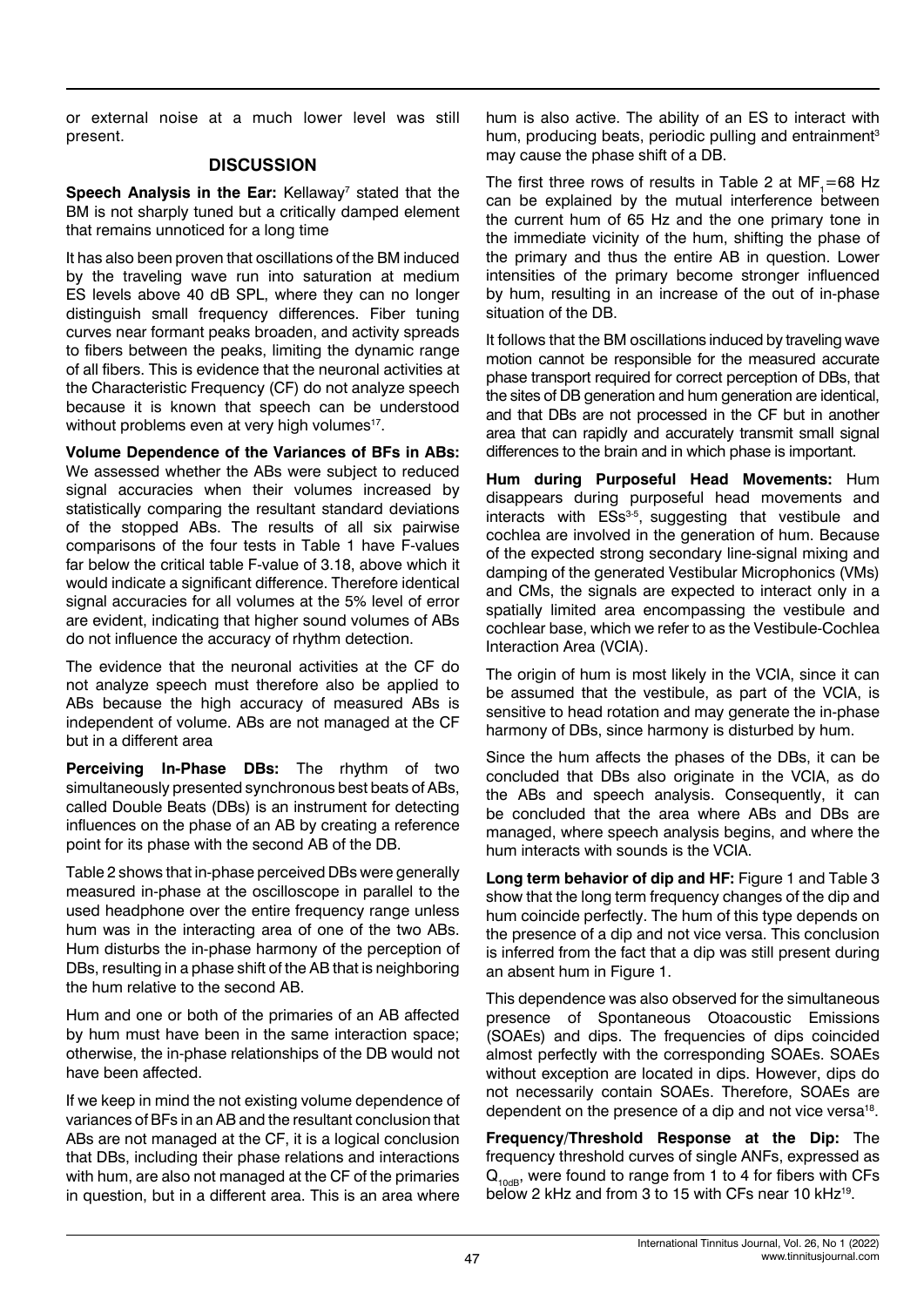The dip in the HT around the HF (Figure 1) resembles the frequency threshold curves of spike discharges in isolated single ANFs. The sharpness of the dip on average 15 in Table 3, expressed as  $Q<sub>10dB</sub>$ , is abnormally high compared to the frequency threshold curves of single ANFs.

The presence of a dip in the HT around the HF in the right ear enables the hum to interact with adjacent ESs in perceivable interactions of periodic pulling and synchronization. When hum was present, the dip also was present but masked by the nonlinear behavior of hum. About 2 Hz away from the HF, the HTs were significantly lower when hum was present than during an absent hum, indicating a 5-10 dB better HT in the presence of hum. When hum was absent for a short duration after air travel. jogging or ASA consumption, the dip did not seem to change shape but shifted into worse HTs (Figure 2).

**Mechano-to-Electrical and Electro-to-Mechanical Conversions:** The VHCs and basal OHCs respond to sound stimuli by generating VMs and CMs that superimpose synchronously in-phase. VMs and CMs oscillate in-phase with the displacement of the cupula (or tectorial membrane)<sup>14</sup>.

It has long been known, but hardly believed, that VHCs can convert acoustic signals into VMs up to the ultrasonic range<sup>20</sup>.

The electromotility of OHCs causes voltage-induced length variations of up to 32 kHz. A distinctive feature of OHC electromotility is that it follows changes in membrane potentials and not ionic currents and that frequency tuning is absent in voltage-driven length oscillations of single OHCs from all turns<sup>21</sup>.

The latencies of the mechano-to-electrical transducer channels of the VHCs and the electro-to-mechanical transducer processes of the OHCs are below 100  $\mu$ s and may act similar to piezoelectricity<sup>22</sup>.

**Proposed Area of Energy Conversions:** The VCIA can be described as the area where mechanical energy is converted to electrical energy in the vestibule, which is subsequently converted back to mechanical energy by the OHCs in the cochlear base.

Through sound exposure, in the first step, VHCs may take over the conversion of sound pressure waves into VMs, which excite the bulk of parallel acting OHCs of the cochlear base to synchronous mechanical longitudinal oscillation. This generates sound pressure waves that feedback to a bulk of parallel acting VHCs and stimulate them to form additional VMs, which in turn again excite OHCs, thus tuning and completing a synchronous mechanical to electrical plus electrical to mechanical slightly damped circuit.

As long as these conversions run as subthreshold background oscillations, they may run just at the border of a self-sustained oscillation without CMs being formed by the OHCs.

Furthermore, when the signal strength is above HT, presumably initiated by an intense hum or an ES, a motion-induced shear force is generated at OHCs in the VCIA. The signal strength is then above HT and may generate receptor currents, known as CMs, by rhythmically opening and closing the transduction channels of the stereocilia that are in resonance with the subthreshold mechanical background oscillation and amplifying them. The vibration activates the neighboring IHCs and their afferent neurons in the VCIA, resulting in two effects: the information is sent in-phase without time delay<sup>9</sup> throughout the cochlea as CM along Nuel's tunnel, and afferent neurons send the information to the brain, where it is converted into an efferent feedback signal that is sent to the OHCs of the excited ear.

**Mechano-to-Electrical to Mechanical Conversions in Hum-Oscillations:** Afferent and efferent innervations were found in all VHCs in the semicircular canals, consisting of two types of VHCs with resting discharge rates varying from a few to over 200 spikes/s. Type II VHCs fire more regularly because their activity is received from several VHCs of this type in a tonic response form<sup>15</sup>.

Concerning cochlear hair cells, it is well known that the vast majority of afferent innervations originate from IHCs, and each afferent neuron supplies only one IHC, whereas the vast majority of efferent innervations terminate at OHCs, and each efferent neuron supplies several OHCs.

At rest, the activation of hum-oscillations between mechanical to electrical and electrical to mechanical energies can be assumed to be initiated by resonance oscillation of the system in the VCIA and, in the absence of other identifiable alternatives, to be transported via extensive vestibular afferent innervations to the brain. This may be why the subjects hum is perceived in the left upper head region at rest. When an ES is delivered to the right ear, the position of the hum impression shifts immediately to the right ear, resulting in the typical interactions between hum and ESs in the right ear<sup>3</sup>.

If we assume that there is no voltage-controlled frequency tuning of the length oscillations of individual OHCs, the CF cannot be activated by the CM along the Nuel tunnel alone. Additional efferent feedback could cause a frequency-sharpening interaction, which could be in parallel to the interaction with the traveling wave.

# **CONCLUSION**

The vestibule and cochlea base seem to play a crucial role in the generation/elimination of hum and of an accompanying dip.

The most likely location of the hum appears to be an area spanning the vestibule and cochlear base, which we refer to as the Vestibular–Cochlea Interaction Area (VCIA). In the VCIA, the conversion of mechanical energy to electrical energy appears to occur in the vestibule, and subsequent conversion of this electrical energy to